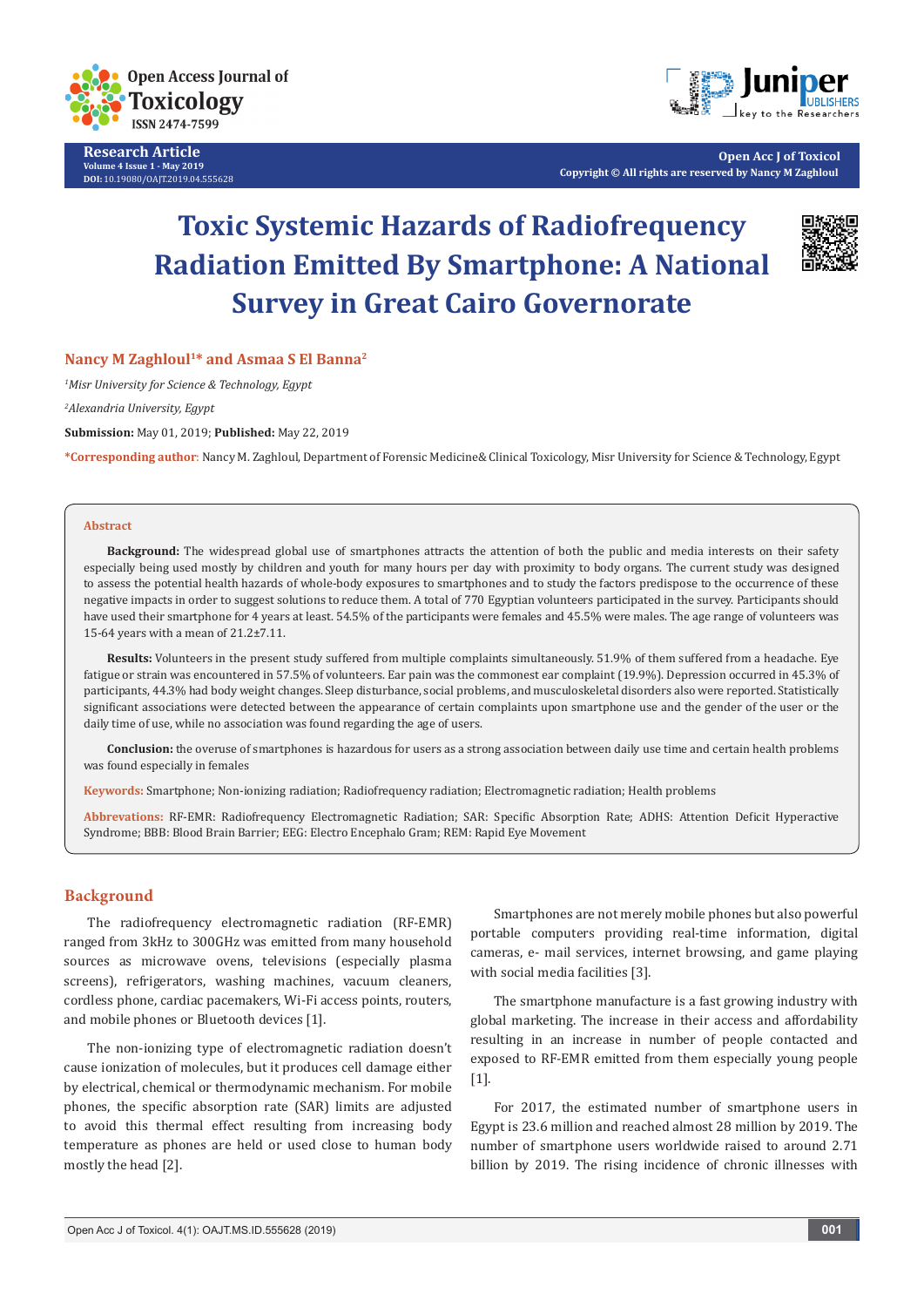unspecific symptoms, work disability, absenteeism is posing an open research question about the global pandemic health threats. Moreover, prescription of antidepressant in young adolescence and psychotropic drugs for attention deficit hyperactive syndrome (ADHS) treatment in children are on the rise. All these deserve attention by all members of health care community to put new exposures as to RF-EMF into consideration as a causal or even a contributing factor [4].

The current study was designed to evaluate, investigate the potential health effects of whole-body exposures to smartphones that could result from their excess use and to study the factors predispose to occurrence of these negative impacts in order to suggest solutions or recommend precautions to reduce them.

## **Subjects & Methods**

## **Participants**

This study was conducted in Egypt during the year 2018 on smartphone users of different ages. A total of 770 volunteers participated in the survey. Inclusion criteria: participants should have used their smartphone for 4 years at least. Consents were obtained from all participants and the study protocol was approved by the ethical committee of Alexandria Faculty of Medicine.

#### **Questionnaire**

Research instrument was a self-administered questionnaire. A set of questions used for fulfillment of research purpose. Survey targeted smartphone users to obtain demographic data about smartphone user's gender and age, then manner of their usage (the commonly used functions, the activities done while using smartphones and the daily time use). In addition to obtaining information about different health hazards that follow the use of these types of phones to know the extent of the impact of smartphones on human health. Questionnaire was translated to Arabic version and both were used (**[Appendix 1](https://juniperpublishers.com/oajt/pdf/OAJT.MS.ID.555628.Appendix.pdf)**).

#### **Statistical Analysis**

Analysis of data analysis was performed using SPSS 20 version. Chi-square test was used to measure the p-value. The p-value <0.05 was considered as statistically significant.

**Reliability:** Reliability is used to mean the extent to which the research tool provides consistent outcomes if the questions is repeatedly performed. To assess reliability approaches used are test-retest, internal consistency methods, and alternative forms.

**Test-Retest Reliability:** Was a measure of reliability obtained by administering the same test twice over a period to a group of individuals. The scores from Time 1 and Time 2 can then be correlated in order to evaluate the test for stability over time.

**Pilot study:** The pilot study was carried out on ten percent of the total sample to test the clarity and applicability of the study tool as well as the estimation of the time needed to fill the questionnaire. No modifications were done. Subjects involved in the pilot were included in the main study.

**Cronbach's alpha:** In the present study the Cronbach's Alpha for the questionnaire was 0.87. Most professionals use a Cronbach's alpha value of 0.6 or higher as a requirement for combining several items into a new reliable variable. For this study, we also set the alpha at 0.6 as a minimum for creating new variables that represent a construct.

## **Results**

This study was conducted in Egypt on smartphone users for different genders and ages. A total of 770 volunteers participated in the survey. 54.5% of the participants were females (n=420) and the remaining 45.5% were males (n=350). The age range of volunteers was 15-64 years with a mean of 21.2±7.11. There was no statistically significant difference between males and females regarding the age (Table 1). The age group ranged from 15 to 24 years accounted for nearly 90% of all participants (89.7%).

**Table 1:** Distribution of the studied volunteers according to demographic data (age and gender).

|           | Frequency      | $\frac{0}{0}$ |  |  |  |  |  |  |  |
|-----------|----------------|---------------|--|--|--|--|--|--|--|
| 1) Age    |                |               |  |  |  |  |  |  |  |
| 15-24     | 691            | 89.7          |  |  |  |  |  |  |  |
| 25-34     | 42             | $5.5\,$       |  |  |  |  |  |  |  |
| 35-44     | 16             | 2.1           |  |  |  |  |  |  |  |
| 45-54     | 14             | 1.8           |  |  |  |  |  |  |  |
| 55-64     | $\overline{7}$ | 0.9           |  |  |  |  |  |  |  |
| 2) Gender |                |               |  |  |  |  |  |  |  |
| Male      | 350            | 45.5          |  |  |  |  |  |  |  |
| Female    | 420            | 54.5          |  |  |  |  |  |  |  |

Figure 1 showed the commonly used function of smartphone according to the daily duration of use in this survey, it was found that camera using accounted for 85.1% of the short period usage (less than 1 hour duration) followed by gaming (76.9%) and then

calling (67.7%), while social media had the highest percentage (53.9%) among all smartphone functions in cases of prolonged period of daily usage (more than three hours duration) followed by browsing net (40.4%).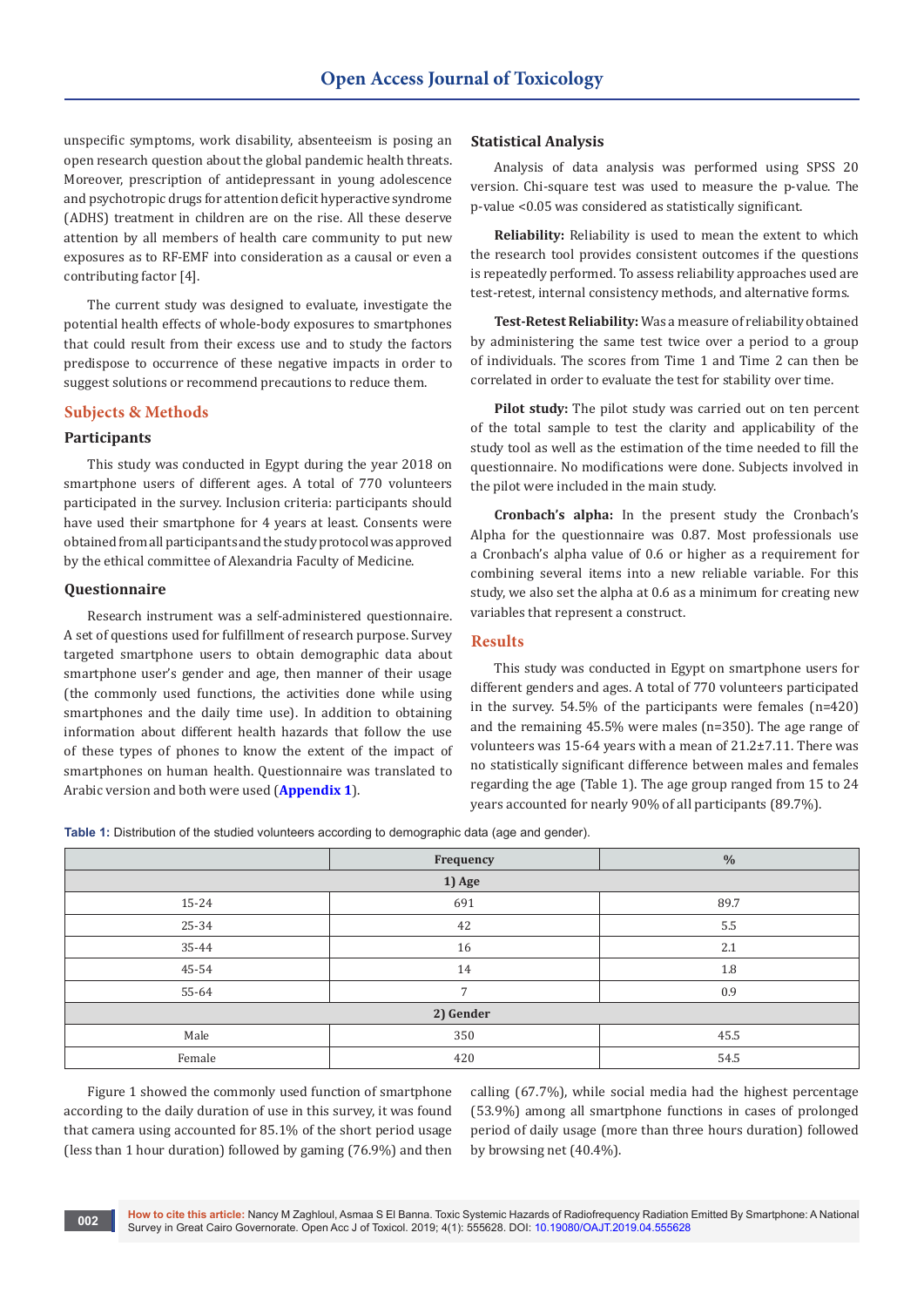

Most participants (96.8%; n=746) indulged in at least one activity during using smartphones. Watching T.V. represented the most commonly performed activity while using smartphones and accounted for 85.2% of all performed activities. 77.8% of subjects used their phones during walking. More than 50% of participants used their smartphone while eating or drinking. However, 21.6% using a smartphone while driving and 13.8% of all participants faced RTA while using their phones (Figure 2).



Table 2 showed that volunteers in the present study suffered from multiple complaints simultaneously. More than half of them (51.9%) suffered from a headache (Figure 3). Eye fatigue, strain, pain or discomfort was encountered in 57.5% of volunteers. In addition, 36.9% of participants had blurred or double vision,

while eye itching or burning occurred in 33.4% of them (Figure 4). Ear pain was the commonest ear complaint (19.9%) followed by hearing impairment (19.1%), while tinnitus and ear itching were present in 14.2%, 15.1% of participants respectively (Figure 5).

|  | Table 2: The effect of smartphones on health. |
|--|-----------------------------------------------|
|--|-----------------------------------------------|

| <b>Smart Phones Problems</b>             |                  | N <sub>o</sub> | <b>Yes</b> |               |  |  |  |  |
|------------------------------------------|------------------|----------------|------------|---------------|--|--|--|--|
|                                          | <b>Frequency</b> | $\frac{0}{0}$  | Frequency  | $\frac{0}{0}$ |  |  |  |  |
| 1) Headache                              | 370              | 48.1           | 400        | 51.9          |  |  |  |  |
| 2) Vision Problems                       |                  |                |            |               |  |  |  |  |
| Eye fatigue/ strain/ pain/<br>discomfort | 327              | 42.5           | 443        | 57.5          |  |  |  |  |
| Blurred/doubled vision                   | 486              | 63.1           | 284        | 36.9          |  |  |  |  |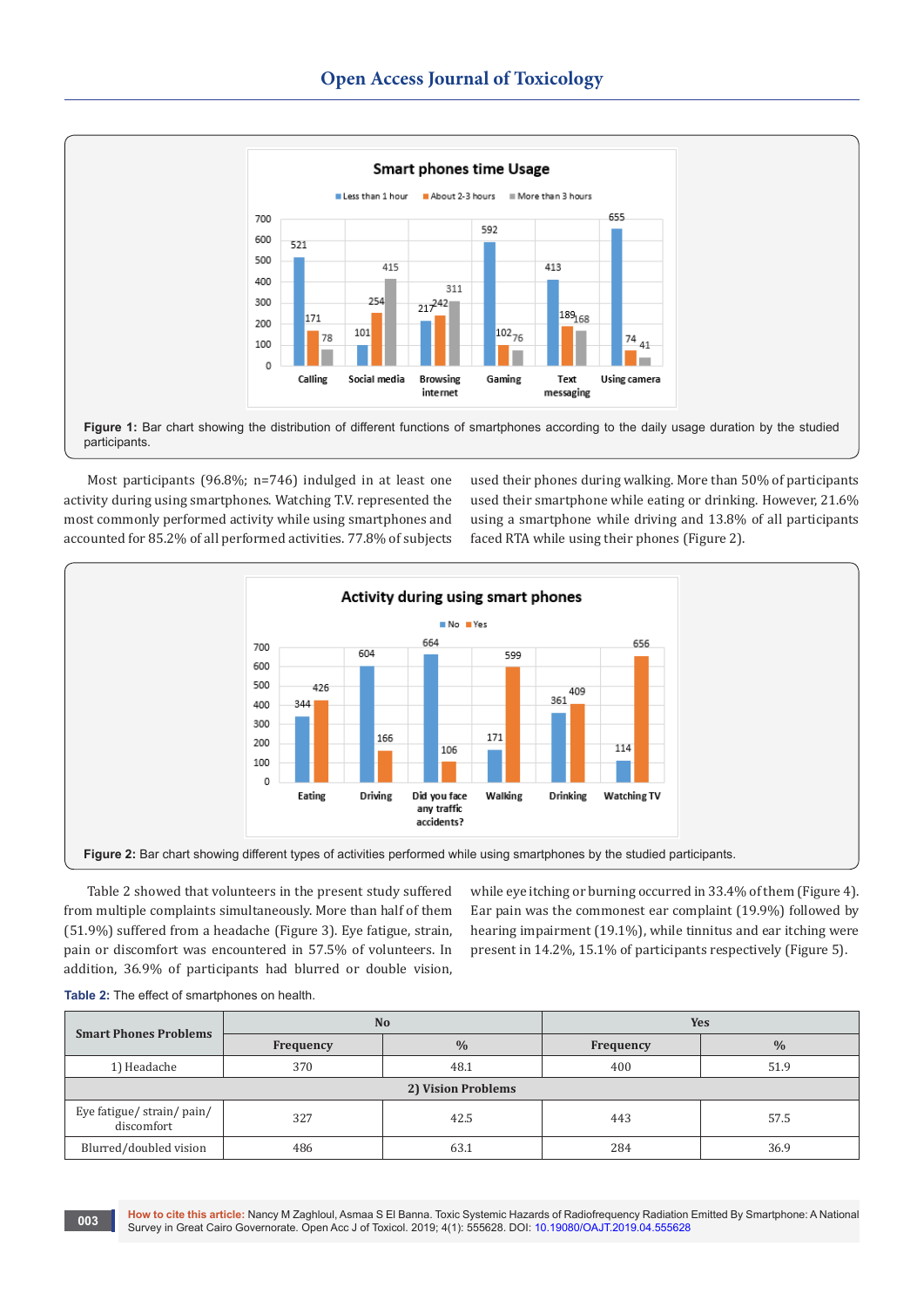## **Open Access Journal of Toxicology**

| Eye burn/itching                               | 513                  | 66.6                      | 257 | 33.4 |  |  |  |  |  |  |
|------------------------------------------------|----------------------|---------------------------|-----|------|--|--|--|--|--|--|
|                                                |                      | 3) Ear Problems           |     |      |  |  |  |  |  |  |
| Tinnitus                                       | 661                  | 85.8                      | 109 | 14.2 |  |  |  |  |  |  |
| Hearing impairment                             | 623                  | 80.9                      | 147 | 19.1 |  |  |  |  |  |  |
| Ear itching                                    | 654                  | 84.9                      | 116 | 15.1 |  |  |  |  |  |  |
| Ear pain                                       | 617                  | 80.1                      | 153 | 19.9 |  |  |  |  |  |  |
| 4) Musculo-skeletal Problems                   |                      |                           |     |      |  |  |  |  |  |  |
| <b>Tech Neck</b><br>57.9<br>324<br>42.1<br>446 |                      |                           |     |      |  |  |  |  |  |  |
| Thumb pain                                     | 574                  | 74.5                      | 196 | 25.5 |  |  |  |  |  |  |
| Pain in other fingers                          | 605                  | 78.6                      | 165 | 21.4 |  |  |  |  |  |  |
|                                                | 5) Sleep Disturbance |                           |     |      |  |  |  |  |  |  |
| Insomnia                                       | 502                  | 65.2                      | 268 | 34.8 |  |  |  |  |  |  |
| Decrease sleep quality                         | 443                  | 57.5                      | 327 | 42.5 |  |  |  |  |  |  |
| Increase time takes to fall<br>asleep          | 382                  | 49.6                      | 388 | 50.4 |  |  |  |  |  |  |
|                                                |                      | 6) Psychological Troubles |     |      |  |  |  |  |  |  |
| Anxiety                                        | 545                  | 70.8                      | 225 | 29.2 |  |  |  |  |  |  |
| Depression problems                            | 421                  | 54.7                      | 349 | 45.3 |  |  |  |  |  |  |
| Obsession                                      | 563                  | 73.1                      | 207 | 26.9 |  |  |  |  |  |  |
|                                                |                      | 7) Social Impact          |     |      |  |  |  |  |  |  |
| Relationships problems                         | 504                  | 65.5                      | 266 | 34.5 |  |  |  |  |  |  |
| Family problems                                | 488                  | 63.4                      | 282 | 36.6 |  |  |  |  |  |  |
|                                                |                      | 8) Weight Changes         |     |      |  |  |  |  |  |  |
| Increase                                       | 543                  | 70.5                      | 227 | 29.5 |  |  |  |  |  |  |
| Decrease                                       | 656                  | 85.2                      | 114 | 14.8 |  |  |  |  |  |  |



004 How to cite this article: Nancy M Zaghloul, Asmaa S El Banna. Toxic Systemic Hazards of Radiofrequency Radiation Emitted By Smartphone: A National (1980) Survey in Great Cairo Governorate. Open Acc J of Toxicol. 2019;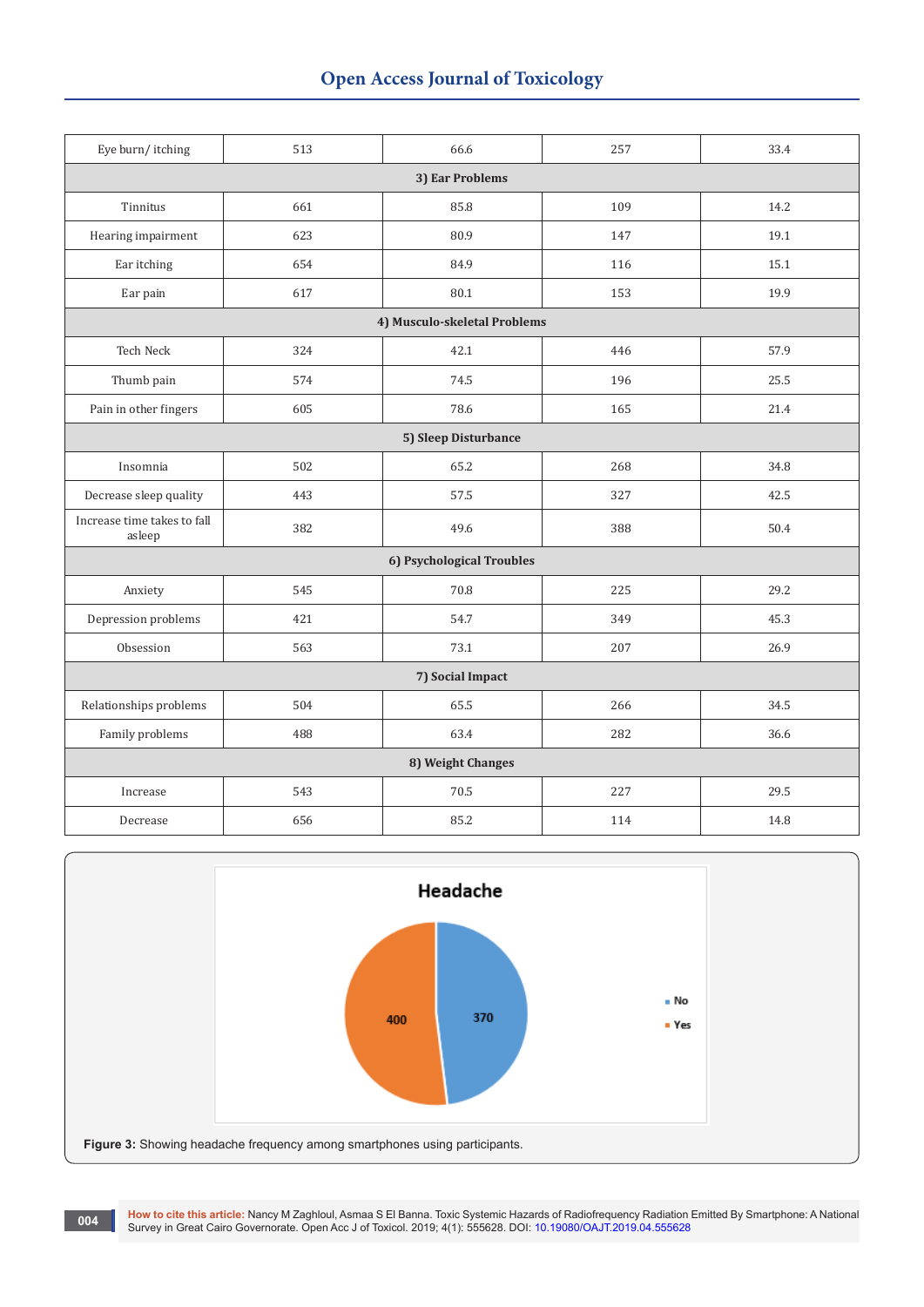





Regarding sleep disturbance, the increase in the time taken to fall asleep occurred in nearly half of volunteers (50.4%) and decreased sleep quality present in 42.5%, while 34.8% suffered from insomnia (Figure 6).

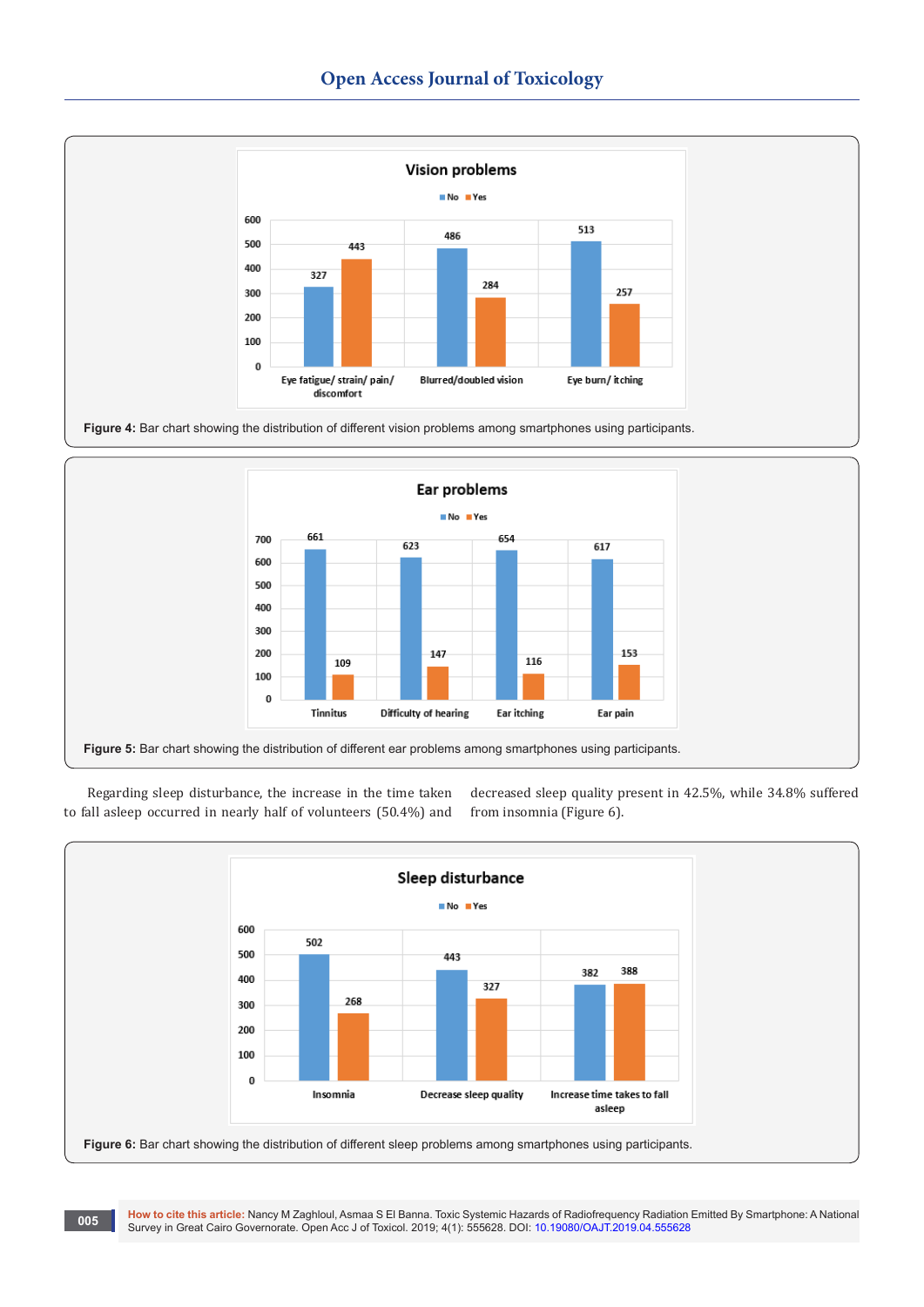The most common psychological trouble represented in the current study was the depression problem which was encountered in 45.3% of participants, followed by the anxiety problem in 29.2% and lastly the obsession neurosis were present in 26.9% of contributing volunteers with consequent social impact in the form of relationships or family problems in 34.5% and 36.6% of volunteers respectively. Moreover, 44.3% had a change in their body weight either increase (29.5%) or decrease (14.8%).

The musculoskeletal system was also involved in the symptomatology associated with chronic smartphone use, in the form of tech neck in 57.9% of volunteers and fingers pain either

thumb pain which was represented in 25.5% of participants or another fingers pain in 21.4 %.

The current study revealed that there was a highly statistically significant difference between males and females regarding the occurrence of headache, eye fatigue or strain, depression and tech neck, P-value was 0.000. A statistically significant difference was also found between both genders regarding fingers pain where P-value was 0.034. Furthermore, there was a borderline statistically significant difference between both genders as regard to insomnia where P-value was 0.051, where females had a higher incidence for all these symptoms (Table 3).

| <b>Smartphones Problems According</b> |      | N <sub>o</sub> | <b>Yes</b>                |               | <b>Chi-square Test</b> |          |  |  |  |
|---------------------------------------|------|----------------|---------------------------|---------------|------------------------|----------|--|--|--|
| to Gender                             | Male | Female         | Male                      | Female        | Value                  | P-value  |  |  |  |
| 1) Headache                           | 211  | 159            | 139                       | 261           | 38.472                 | $0.000*$ |  |  |  |
|                                       |      |                | 2) Vision Problems        |               |                        |          |  |  |  |
| Eye fatigue/strain/pain/discomfort    | 175  | 152            | 175                       | 268<br>14.901 |                        |          |  |  |  |
| Blurred/doubled vision                | 233  | 253            | 117                       | 167           | 3.289                  | 0.07     |  |  |  |
| Eye burn/itching                      | 244  | 269            | 106                       | 151           | 2.757                  | 0.097    |  |  |  |
| 3) Ear Problems                       |      |                |                           |               |                        |          |  |  |  |
| Tinnitus                              | 308  | 353            | 42                        | 67            | 2.454                  | 0.117    |  |  |  |
| Difficulty of hearing                 | 290  | 333            | 60                        | 87            | 1.576                  | 0.209    |  |  |  |
| Ear itching                           | 298  | 356            | 52                        | 64            | 0.022                  | 0.883    |  |  |  |
| Ear pain                              | 288  | 329            | 62                        | 91            | 1.873                  | 0.171    |  |  |  |
| 4) Musculo-Skeletal Problems          |      |                |                           |               |                        |          |  |  |  |
| <b>Tech Neck</b>                      | 175  | 149            | 175                       | 271           | 16.523                 | $0.000*$ |  |  |  |
| Thumb pain                            | 267  | 307            | 83                        | 113           | 1.024                  | 0.312    |  |  |  |
| Pain in other fingers                 | 287  | 318            | 63                        | 102           | 4.48                   | $0.034*$ |  |  |  |
|                                       |      |                | 5) Sleep Disturbance      |               |                        |          |  |  |  |
| Insomnia                              | 241  | 261            | 109                       | 159           | 3.793                  | 0.051    |  |  |  |
| Decrease sleep quality                | 208  | 235            | 142                       | 185           | 0.944                  | 0.331    |  |  |  |
| Increase time takes to fall asleep    | 168  | 214            | 182                       | 206           | 0.666                  | 0.415    |  |  |  |
|                                       |      |                | 6) Psychological Troubles |               |                        |          |  |  |  |
| Anxiety                               | 252  | 293            | 98                        | 127           | 0.36                   | 0.548    |  |  |  |
| Depression problems                   | 218  | 203            | 132                       | 217           | 14.997                 | $0.000*$ |  |  |  |
| Obsession                             | 262  | 301            | 88                        | 119           | 0.989                  | 0.32     |  |  |  |
|                                       |      |                | 7) Social Impact          |               |                        |          |  |  |  |
| Relationships problems                | 224  | 280            | 126                       | 140           | 0.6                    | 0.438    |  |  |  |
| Family problems                       | 230  | 258            | 120                       | 162           | 1.511                  | 0.219    |  |  |  |
|                                       |      |                | 8) Weight Changes         |               |                        |          |  |  |  |
| Increase                              | 248  | 295            | 102                       | 125           | 0.035                  | 0.851    |  |  |  |
| Decrease                              | 297  | 359            | 53                        | 61            | 0.058                  | 0.81     |  |  |  |

**Table 3:** The effect of smartphones on health according to gender.

P-value < 0.05 is significant \* (means that there is a relationship between gender and the effect).

It was noted from the present work that young volunteers had a higher prevalence of symptoms than others, however there was no statistical significant association between the appearance of symptomatology upon smartphone use and the age of user and

the only two symptoms having a borderline statistical significant association with age was eye fatigue or strain and tinnitus where P-value was 0.050 and 0.053 respectively (Table 4).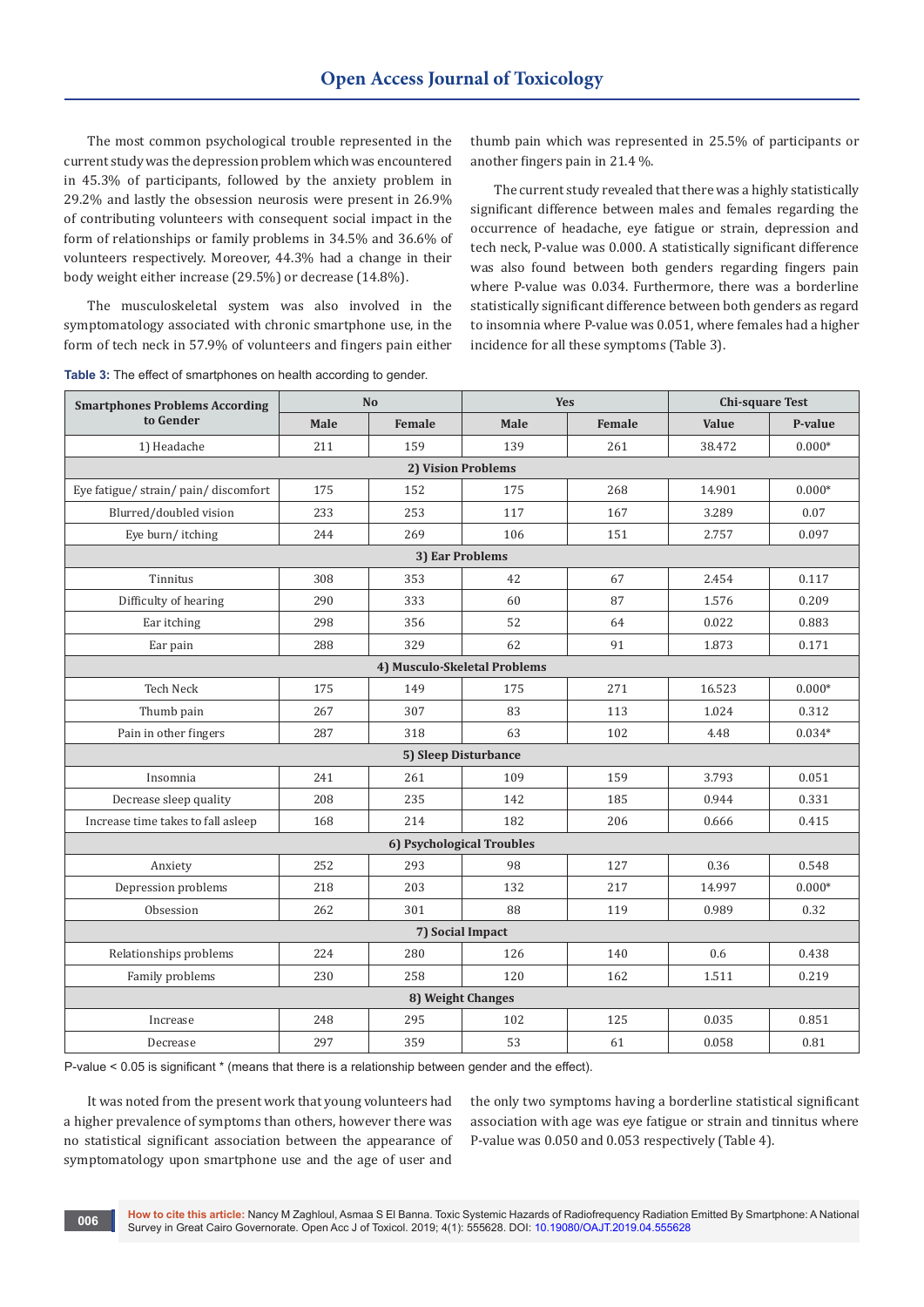| <b>Smartphones Problems According</b> | N <sub>o</sub> |       |       |                | Yes                       |           |                |                | <b>Chi-square Test</b> |                |       |         |
|---------------------------------------|----------------|-------|-------|----------------|---------------------------|-----------|----------------|----------------|------------------------|----------------|-------|---------|
| to Age                                | $15 - 24$      | 25-34 | 35-44 | 45-54          | $55 - 64$                 | $15 - 24$ | 25-34          | 35-44          | 45-54                  | $55 - 64$      | Value | P-value |
| 1) Headache                           | 323            | 23    | 11    | $\mathsf{q}$   | $\overline{4}$            | 368       | 19             | 5              | 5                      | 3              | 5.687 | 0.224   |
|                                       |                |       |       |                | 2) Vision Problems        |           |                |                |                        |                |       |         |
| Eye fatigue/ strain/ pain/ discomfort | 296            | 12    | 10    | $\overline{4}$ | 5                         | 395       | 30             | 6              | 10                     | $\overline{2}$ | 9.495 | 0.05    |
| Blurred/doubled vision                | 441            | 23    | 10    | 7              | 5                         | 250       | 19             | 6              | 7                      | $\overline{2}$ | 2.651 | 0.618   |
| Eye burn/itching                      | 462            | 26    | 9     | 10             | 6                         | 229       | 16             | $\overline{7}$ | $\overline{4}$         | $\mathbf{1}$   | 2.505 | 0.644   |
| 3) Ear Problems                       |                |       |       |                |                           |           |                |                |                        |                |       |         |
| Tinnitus                              | 601            | 31    | 14    | 10             | 5                         | 90        | 11             | $\overline{2}$ | $\overline{4}$         | $\overline{2}$ | 9.361 | 0.053   |
| Difficulty of hearing                 | 566            | 32    | 11    | $\mathbf{q}$   | 5                         | 125       | 10             | 5              | 5                      | $\overline{2}$ | 5.497 | 0.24    |
| Ear itching                           | 594            | 32    | 12    | 10             | 6                         | 97        | 10             | $\overline{4}$ | $\overline{4}$         | $\mathbf{1}$   | 6.314 | 0.177   |
| Ear pain                              | 553            | 33    | 15    | 11             | 5                         | 138       | 9              | $\mathbf{1}$   | 3                      | $\overline{2}$ | 2.287 | 0.683   |
| 4) Musculo-skeletal Problems          |                |       |       |                |                           |           |                |                |                        |                |       |         |
| <b>Tech Neck</b>                      | 282            | 20    | 10    | $\overline{7}$ | 5                         | 409       | 22             | 6              | $\overline{7}$         | $\overline{2}$ | 6.557 | 0.161   |
| Thumb pain                            | 511            | 31    | 13    | 12             | 7                         | 180       | 11             | 3              | $\overline{2}$         | $\mathbf{0}$   | 3.83  | 0.429   |
| Pain in other fingers                 | 536            | 38    | 13    | 11             | 7                         | 155       | $\overline{4}$ | 3              | 3                      | $\theta$       | 5.925 | 0.205   |
|                                       |                |       |       |                | 5) Sleep Disturbance      |           |                |                |                        |                |       |         |
| Insomnia                              | 460            | 22    | 8     | 8              | $\overline{4}$            | 231       | 20             | 8              | 6                      | 3              | 5.843 | 0.211   |
| Decrease sleep quality                | 400            | 19    | 10    | 9              | 5                         | 291       | 23             | 6              | 5                      | $\overline{2}$ | 3.61  | 0.461   |
| Increase time takes to fall asleep    | 344            | 18    | 8     | 8              | $\overline{4}$            | 347       | 24             | 8              | 6                      | 3              | 1.252 | 0.869   |
|                                       |                |       |       |                | 6) Psychological Troubles |           |                |                |                        |                |       |         |
| Anxiety                               | 492            | 24    | 14    | 10             | 5                         | 199       | 18             | $\overline{c}$ | $\overline{4}$         | $\overline{2}$ | 6.003 | 0.199   |
| Depression problems                   | 370            | 26    | 10    | 11             | $\overline{4}$            | 321       | 16             | 6              | 3                      | 3              | 4.88  | 0.3     |
| Obsession                             | 506            | 25    | 15    | 11             | 6                         | 185       | 17             | $\mathbf{1}$   | 3                      | $\mathbf{1}$   | 8.195 | 0.085   |
|                                       |                |       |       |                | 7) Social Impact          |           |                |                |                        |                |       |         |
| Relationships problems                | 459            | 22    | 12    | $\overline{7}$ | $\overline{4}$            | 232       | 20             | $\overline{4}$ | $\overline{7}$         | 3              | 5.8   | 0.215   |
| Family problems                       | 440            | 26    | 9     | 8              | 5                         | 251       | 16             | $\overline{7}$ | 6                      | $\overline{c}$ | 0.846 | 0.932   |
|                                       |                |       |       |                | 8) Weight Changes         |           |                |                |                        |                |       |         |
| Increase                              | 489            | 30    | 11    | 8              | 5                         | 202       | 12             | 5              | 6                      | $\overline{2}$ | 1.269 | 0.867   |
| Decrease                              | 581            | 40    | 15    | 13             | $\overline{7}$            | 110       | $\overline{2}$ | $\mathbf{1}$   | $\mathbf{1}$           | $\mathbf{0}$   | 6.835 | 0.145   |

## **Table 4:** The effect of smartphones on health according to age.

P-value > 0.05 means that there is no relationship between age and the effect.

There were many statistical significant associations between the appearance of health problems and the average time of smartphone use as eye burning or itching (P-value = 0.019), increased time takes to fall asleep (P-value = 0.036), depression problems (P-value =  $0.004$ ), obsession (P-value =  $0.001$ ), and increase in the body weight (P-value = 0.020) (Table 5).

| Table 5: The effect of smartphones on health according to average time usage. |  |  |  |  |
|-------------------------------------------------------------------------------|--|--|--|--|
|-------------------------------------------------------------------------------|--|--|--|--|

| <b>Smartphones Problems According</b> |                | Less than 1 hour |                | About 2-3 hours |                | More than 3 hours | <b>Chi-square Test</b> |          |  |
|---------------------------------------|----------------|------------------|----------------|-----------------|----------------|-------------------|------------------------|----------|--|
| to Gender                             | N <sub>o</sub> | <b>Yes</b>       | N <sub>o</sub> | <b>Yes</b>      | N <sub>o</sub> | <b>Yes</b>        | Value                  | p-value  |  |
| 1) Headache                           | 18             | 12               | 105            | 96              | 247            | 292               | 4.197                  | 0.123    |  |
| 2) Vision Problems                    |                |                  |                |                 |                |                   |                        |          |  |
| Eye fatigue/strain/pain/discomfort    | 15             | 15               | 97             | 104             | 215            | 324               | 9.423                  | 0.085    |  |
| Blurred/doubled vision                | 22             | 8                | 135            | 66              | 329            | 210               | 3.759                  | 0.153    |  |
| Eye burn/itching                      | 25             | 5                | 144            | 57              | 344            | 195               | 7.946                  | $0.019*$ |  |
| 3) Ear Problems                       |                |                  |                |                 |                |                   |                        |          |  |
| Tinnitus                              | 26             | 4                | 173            | 28              | 462            | 77                | 0.033                  | 0.984    |  |

**How to cite this article:** Nancy M Zaghloul, Asmaa S El Banna. Toxic Systemic Hazards of Radiofrequency Radiation Emitted By Smartphone: A National Survey in Great Cairo Governorate. Open Acc J of Toxicol. 2019; 4(1): 555628. DOI: [10.19080/OAJT.2019.04.555628](http://dx.doi.org/10.19080/OAJT.2019.04.555628) **<sup>007</sup>**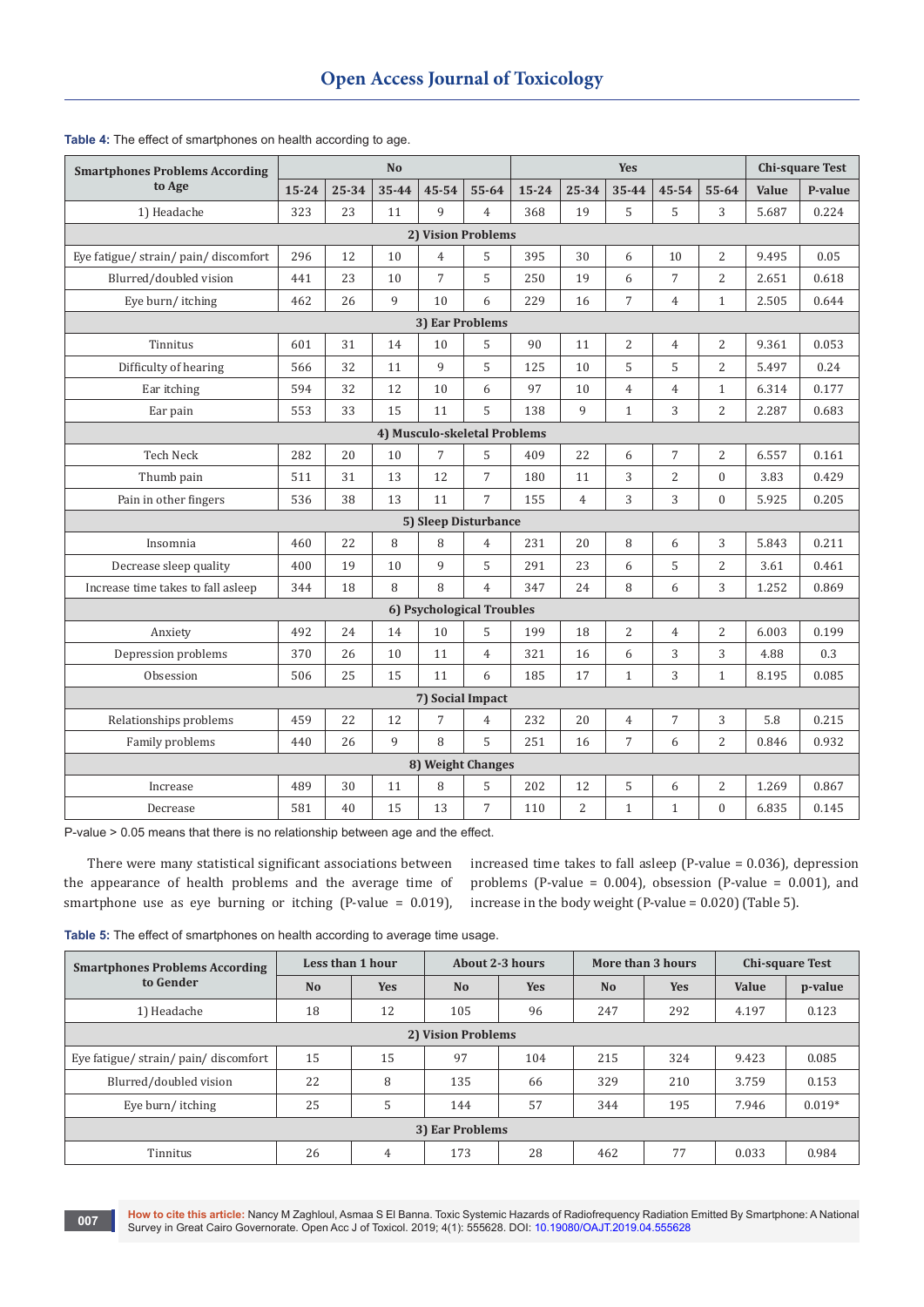| Difficulty of hearing              | 27 | 3              | 169                       | 32  | 427 | 112 | 3.908  | 0.142    |  |  |  |  |
|------------------------------------|----|----------------|---------------------------|-----|-----|-----|--------|----------|--|--|--|--|
| Ear itching                        | 26 | 4              | 174                       | 27  | 454 | 85  | 0.698  | 0.705    |  |  |  |  |
| Ear pain                           | 27 | 3              | 168                       | 33  | 422 | 117 | 4.482  | 0.106    |  |  |  |  |
| 4) Musculo-Skeletal Problems       |    |                |                           |     |     |     |        |          |  |  |  |  |
| <b>Tech Neck</b>                   | 16 | 14             | 91                        | 110 | 217 | 322 | 3.133  | 0.209    |  |  |  |  |
| Thumb pain                         | 27 | 3              | 150                       | 51  | 397 | 142 | 4.003  | 0.135    |  |  |  |  |
| Pain in other fingers              | 25 | 5              | 156                       | 45  | 424 | 115 | 0.517  | 0.772    |  |  |  |  |
| 5) Sleep Disturbance               |    |                |                           |     |     |     |        |          |  |  |  |  |
| Insomnia                           | 20 | 10             | 141                       | 60  | 341 | 198 | 3.087  | 0.214    |  |  |  |  |
| Decrease sleep quality             | 19 | 11             | 127                       | 74  | 297 | 242 | 4.344  | 0.114    |  |  |  |  |
| Increase time takes to fall asleep | 17 | 13             | 114                       | 87  | 251 | 288 | 6.654  | $0.036*$ |  |  |  |  |
|                                    |    |                | 6) Psychological Troubles |     |     |     |        |          |  |  |  |  |
| Anxiety                            | 22 | 8              | 148                       | 53  | 375 | 164 | 1.264  | 0.531    |  |  |  |  |
| Depression problems                | 21 | 9              | 126                       | 75  | 274 | 265 | 11.257 | $0.004*$ |  |  |  |  |
| Obsession                          | 22 | 8              | 167                       | 34  | 374 | 165 | 13.974 | $0.001*$ |  |  |  |  |
|                                    |    |                | 7) Social Impact          |     |     |     |        |          |  |  |  |  |
| Relationships problems             | 24 | 6              | 137                       | 64  | 343 | 196 | 4.245  | 0.12     |  |  |  |  |
| Family problems                    | 23 | $\overline{7}$ | 132                       | 69  | 333 | 206 | 3.33   | 0.189    |  |  |  |  |
|                                    |    |                | 8) Weight Changes         |     |     |     |        |          |  |  |  |  |
| Increase                           | 24 | 6              | 155                       | 46  | 364 | 175 | 7.815  | $0.020*$ |  |  |  |  |
| Decrease                           | 28 | $\overline{2}$ | 173                       | 28  | 455 | 84  | 1.957  | 0.376    |  |  |  |  |

P-value < 0.05 is significant\* (means that there is a relationship between average time usage and the effect).

## **Discussion**

On making a call, a sound energy is converted to RF-EMR waves which in turn pass across the atmosphere to the nearest base station then re-travel from the station to receiver's wireless phone which converts the waves into sound energy or voice again [1]. These waves have two components electrical and magnetic charged waves which spread into the surrounding atmosphere. Human body as being made of charged particles so can act as an electro-conductive material resulting in the flow of current though the human body especially through membranes of excitable tissues (nerve and muscle cells). Similarly, magnetic field provokes currents circulating through human body [5].

In the current work, the most frequent age group (89.7%) was that ranged from 15 to 24 years. This agrees with many previous studies which stated that teenagers and people in the early and mid-20s are the major users of smart-phones as they are more susceptible to accept new and higher level of technologies than older generation groups and prefer to read e-books in their education [6,7]. However, children are more vulnerable to RF absorption due to thinner skull, higher conductivity of their brain tissue and their developing nervous system with more serious cumulative effects because of a longer life-time use making them at risk of autism, leukemia and head tumors [4,8].

About 77.8% and 21.6% of subjects used their phones during walking and driving respectively and this reflects a low level of awareness among the participants hence 13.8% of all subjects faced traffic crash (RTA) while using their phones due to distracted walking or driving. The problem aggravates if a head set is worn as it blocks the surrounding sounds of any alarm or notification. Beck et al. [9] stated that using mobile phones during walking or driving raises the risk of RTA like drunken driving, as both hinder the cognitive skills. On contrary, the study of Qasim et al. [10] in Jordan nearly all participants don't use their smartphones while driving.

The higher incidence of symptoms in females than males is in agreement with the study of Kucer et al. [11] and this may be due to frequent use of their smartphones for longer duration daily, moreover females like to use phone so close to their heads for more privacy, moreover some studies have reported that females were highly vulnerable to problematic smartphone use or smartphone addiction than males [12-14].

Volunteers in the present study suffered from multiple complaints simultaneously. Many studies described the mechanisms by which low intensity, non-thermal levels of RF-EMR causing its adverse biological hazards: in particular, their effects on oxidant and antioxidant balance which may explain the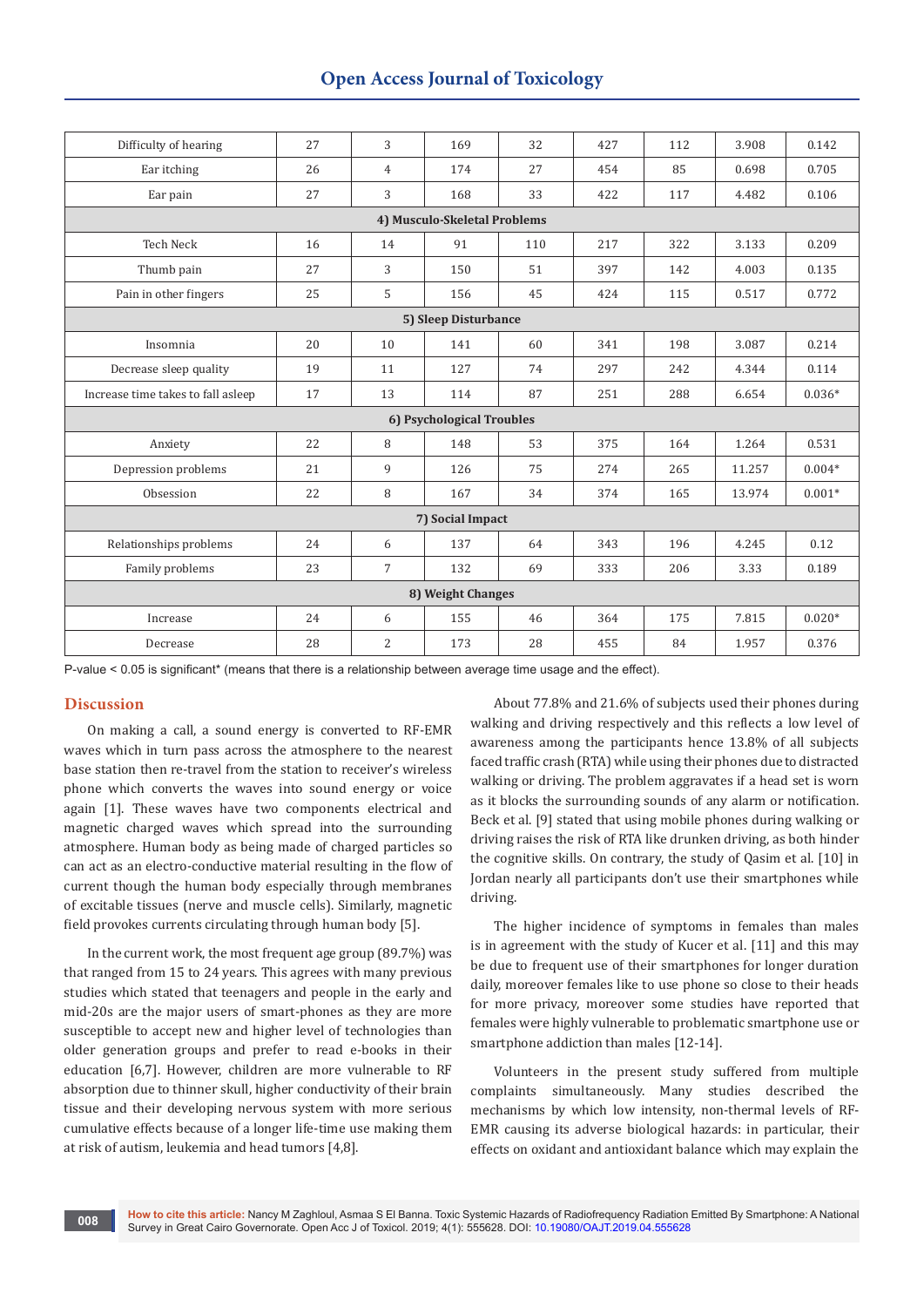multisystem affection resulted from EMR exposure [15]. Or their effect on neurotransmitter balance by increasing the calcium ions efflux from the brain altering the neurotransmitter release [16]. Furthermore, EMR alter the cerebral blood flow and the permeability of blood-brain barrier in addition to development of nerve cell damage and genomic alterations [17]. Some individuals have an electromagnetic hypersensitivity (EMH) i.e. develop symptoms even at levels below the safe limits of exposure [18]. This explain the different levels of susceptibility to EMR among exposed individuals [4].

World Health Organization (WHO) revealed many physical symptoms attributed to EMF [19]. Several studies confirmed these results [20-22]. In 2011, WHO's IARC "classified RF radiation (RFR) as a possible human carcinogen (Group 2B) based on experimental evidence of its genotoxicity and carcinogenicity", evidenced by gliomas, neuromas, brain and heart schwannomas.

In the present study, more than half of them (51.9%) suffered from a headache which is higher than the percentage (20%) recorded in Saudi study of Al-Khlaiwi et al. [23]. There was a statistically significant association with gender where female users experienced headache more than male users and this agreed with Kucer et al. [11] where females suffer tension-anxiety and headache more often than males.

The incidence of headache increased with increase the usage time of smartphone although this association is not a statistically significant. Kapdi et al. [1] reported that the head region is the most affected area by mobile phone radiation and the risk increase in case of predominant one-sided usage, high daily exposure.

Maier [24] stated that both headache and sleep disturbances experience by mobile phone users were attributed to exposure to radiofrequency radiation. Hermann et al. [25] revealed that changes occurred in BBB permeability or in EEG activity resulting from smartphone use were the main causes of headache.

Two Sweden cohort studies proved that sleep disturbance, headache and depression were related to mobile phone use especially if frequent use [26,27]. Similar findings were reported in Saudi Arabia by Al-Khlaiwi et al. [23], in Egypt by Salama et al. [28] and in Poland [29]. However, an England study in 2008 negated any association between physical symptoms and mobile phone use [30]. Even both Stalin et al. [22] and another study done in USA [31] stated that mobile phone is protective against the development of hypertension due to increase in parasympathetic drive with suppression of sympathetic charge.

The vision impairment reported in the present study may be due to non-thermal damage of lens epithelium or cataract caused by the high frequency electromagnetic irradiation emitted from smartphones. This non-thermal effect results from the direct oscillating effect of both electrical and magnetic fields which causes protein unfolding to a much higher degree than conventional heating of protein solutions [32,33]. Excessive exposure to artificial blue light (a visible light of wavelength below 500nm) emitted from smartphones and other digital devices are harmful to the eyes causing macular degeneration. These harmful effects occurred if exposure to blue light is at night because the natural daylight with its red and infrared contents has a regenerative effect balanced out these harmful ones [34,35].

Meo et al. [36] detected also an association between the appearance of vision and hearing complaints and the use of mobile phones. Kapdi et al. [1] reported that workers exposed to high levels of RFR can experience eye irritation and catch cataracts.

A statistically significant association was detected between time of smartphone usage and occurrence of eye burning and itching. Similarly, Qasim et al. [10] reported a strong relation between them.

In the current study, ear pain was the commonest ear complaint (19.9%) followed by hearing impairment (19.1%), while tinnitus and ear itching were present in 14.2%, 15.1% of participants respectively. These findings were in agreement with the study of Nair et al. [37  $\mid$  who stated that people use mobile phones for ≥two hours daily for at least two years had poor scores regarding audiological tests as pure tone audiometry, speech reception threshold and speech discrimination score especially in the dominant mobile phone used ear demonstrating the hazardous effect of mobile phone on the auditory function. Al-Abduljawad [38] and Jadia et al. [39] recorded a significant hearing loss with prolonged use of the mobile phones. Panda et al. [40] stated that excess mobile phone use may damage the cochlear outer hair cells as well as reducing the neural processing in the auditory cortex causing hearing impairment.

The ear is the closest structure to the mobile phone; hence a higher energy deposition occurred in the ears compared to other body structures. Using wireless phones in extended calls exposes the peripheral auditory pathways to a high dose of RF-EMR especially if there is a preferential use in one ear as this might worsen the ipsilateral ear complains [18].

The present study revealed no statistically significant association between gender and occurrence of ear complaints. On contrary, Youssef et al. [41] revealed that Saudi female students were significantly complained of ear diseases in the form of hearing loss, vertigo, and tinnitus more than male students due to affection of auditory nerve up to the risk of occurrence of acoustic neuroma or schwannoma.

It is worth noting in the current study that the occurrence of symptoms decreases with increasing age and this may be attributed to the maturity of old age users and their ability to control themselves. However, presence of borderline statistically significant associations with age regarding the eye fatigue or strain and tinnitus may be indicative of increasing the risk with age if a larger sample size was taken.

There was no statistical association found in the present work between ear complaint and the average time usage while,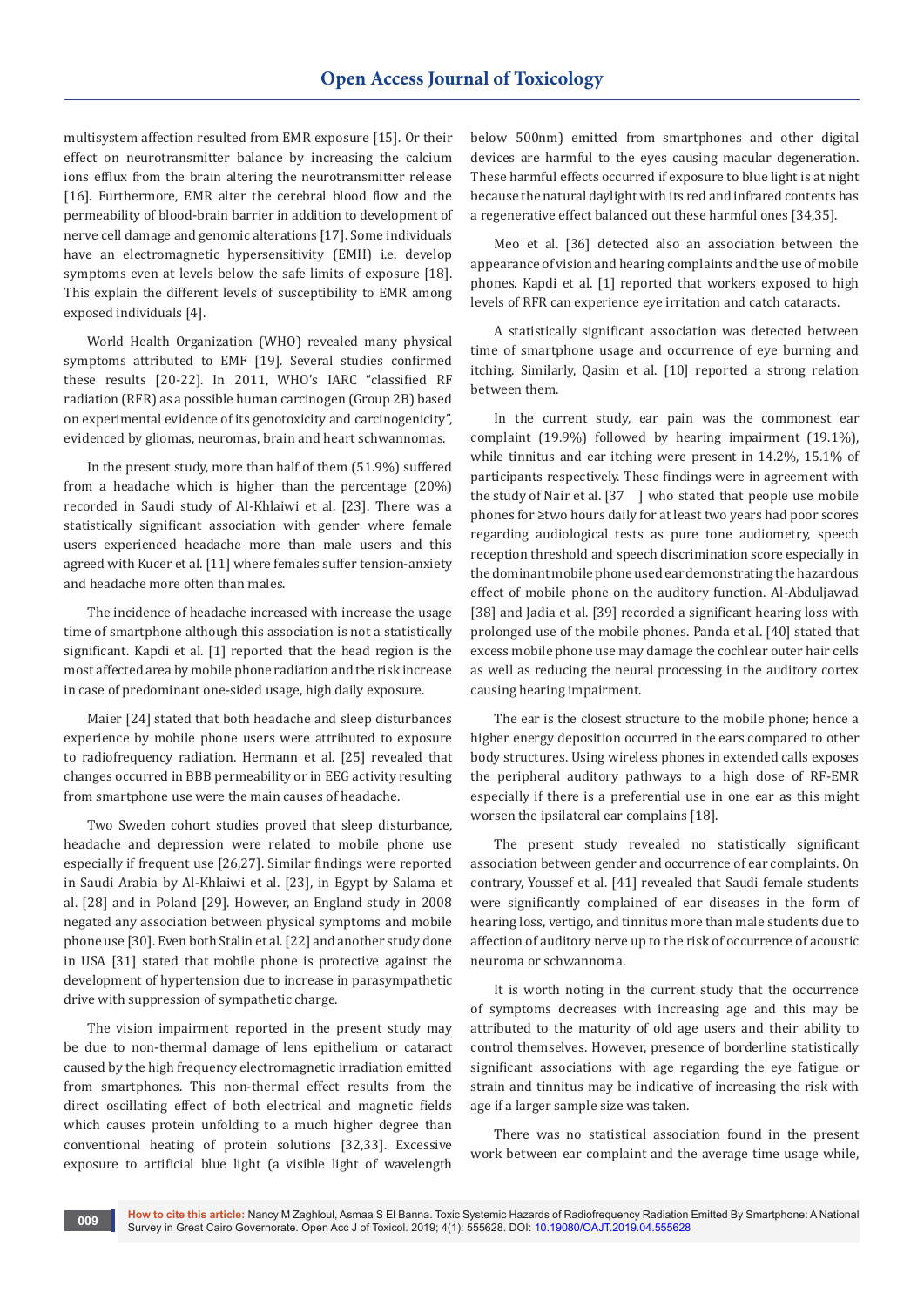Hutter et al. [42] reported that there was an association between tinnitus occurrence and both excessive daily use of cell phone and prolonged use periods more than 4 years.

Patuzzi et al. [43] reported the occurrence of both headache and ear problems on excess use of cell phone while Qasim et al. [10] detected an alarming combination of different health problems in their studied participants in the form of headaches (65.5%), eye irritation (66.7%) and ear problems (72.5%).

Sleep disturbances reported in the present study were in the form of increased sleep latency period (50.4%), decreased sleep quality (42.5%), and insomnia (34.8%). Depression was the commonest psychological problem encountered (45.3%) followed by anxiety (29.2%) then the obsession neurosis (26.9%). Velizarov et al. [44] stated that electrophysiological changes can occur in nervous system after exposure of the neural tissue to RFR.

Huber et al. [45] and Loughran et al. [46] elicited the adverse effects of EMR emitted by smartphones use at night on sleep EEG and clarified that EMR could alter brain blood flow, cerebral electrical activity and suppress the pineal gland melatonin secretion hence increasing the sleep latency and decreases the sleep depth and duration. This deprivation of optimal sleep causes in turn disturbance in the immune and neuroendocrine systems.

Moreover, the mental tasks or stress get by overuse of smartphones might influence the sleep quality and structure by reducing rapid eye movement (REM) sleep [47]. This deprivation of REM sleep is an important contributor in depression pathogenesis, and this was elicited by Demirci et al. [13] who found that poor sleep quality was related to depression by regression analysis. This was confirmed in the present study by presence of statistically significant associations between the occurrence of either sleep or psychic problems and the average time of smartphone use as increased sleep latency period (P-value = 0.036), depression problems (P-value = 0.004) and obsession (P-value = 0.001). Similarly, Block [48] and Demirci et al. [13] observed that depression, anxiety, and sleep latency scores were higher in the high smartphone users than in the low smartphone users with presence of positive correlations between the smartphone addiction scale scores and depression or anxiety levels, and some sleep quality scores.

Alhassan et al. [49] detected a strong positive correlation between smartphone overuse and depression. Furthermore, a lot of their study subjects constantly checked their phones for fear of missing conversations with others or experienced a neologism or ringxiety phenomenon, where they falsely imagine that their phone is ringing or vibrating while it is not [1].

Extensive use of smartphones results in a feeling of loneliness, introversion, low self-esteem, anxiety and sleep disturbance which finally leads to unhappy mood, loss of interest and pleasure with disturbed appetite. These can be accounted for depression [50].

Depression was more common in females and this may be attributed to effect of sex steroids on the maturating hypothalamicpituitary-adrenal axis which might increase female sensitivity to stress, whereas androgens appear to play a protective role in males [51].

The current study revealed the occurrence of negative social impact after smartphone use for four years in the form of relationships or family problems Sarwar et al. [52] stated that the widespread use of smartphones would affect the society, changing the social life and culture with progressive inability to work, and social withdrawal.

In the current work, nearly half of volunteers had a change in their body weight with a higher incidence of being overweight (nearly two times the incidence of having weight loss) Kim et al. [53] reported an association between smartphone overuse and changed lifestyle habits in the form of skipping meals, eating fast or unhealthy food, physical inactivity and hence weight gain. Lajunen et al. [54] stated that overuse of information and communication technology might cause an obesity epidemic among users.

There was a statistically significant association between obesity and the average time of smartphone use (P-value = 0.020). As increasing the period of exposure to both EMR and blue light emitted from smartphones especially at night will disrupt the circadian rhythm suppressing melatonin secretion and this enhances weight gain with its co-morbid disorders.

In addition to the hazards of exposure to EMR, there are muscloskeletal disorders resulting from repetitive motions using one finger in grip control or texting. These appeared in the form of thumb pain in 25.5% of participants and pain in other fingers in 21.4% of studied volunteers. This agree with Berolo et al. [55] who revealed that the right thumb bottom was the commonest complain detected among their studied volunteers. Similarly, İnal et al. [56] stated that smartphones over usage cause a weak pinch strength resulted from the thumb pain.

Chany et al. [57] reported that development of hand pain with the excessive phone use was multifactorial as influenced by both the anthropometry of the user and the phone design which control the style of hand grip. Moreover, using one finger in texting was also resulting in a higher incidence of a finger pain and fatigue [58-60].

Tech neck occurred in 57.9% of volunteers can be a result of looking downwards and dropping the head which in turn influences the natural curve of the cervical spines. Repetitive misalignment made stain on the muscles and development of discomfort, pain and fatigue.

## **Conclusion**

According to the current survey, overuse of smartphones is hazardous for users as there was a strong association between daily use time and certain negative impacts on either physical or psychological wellbeing especially in females.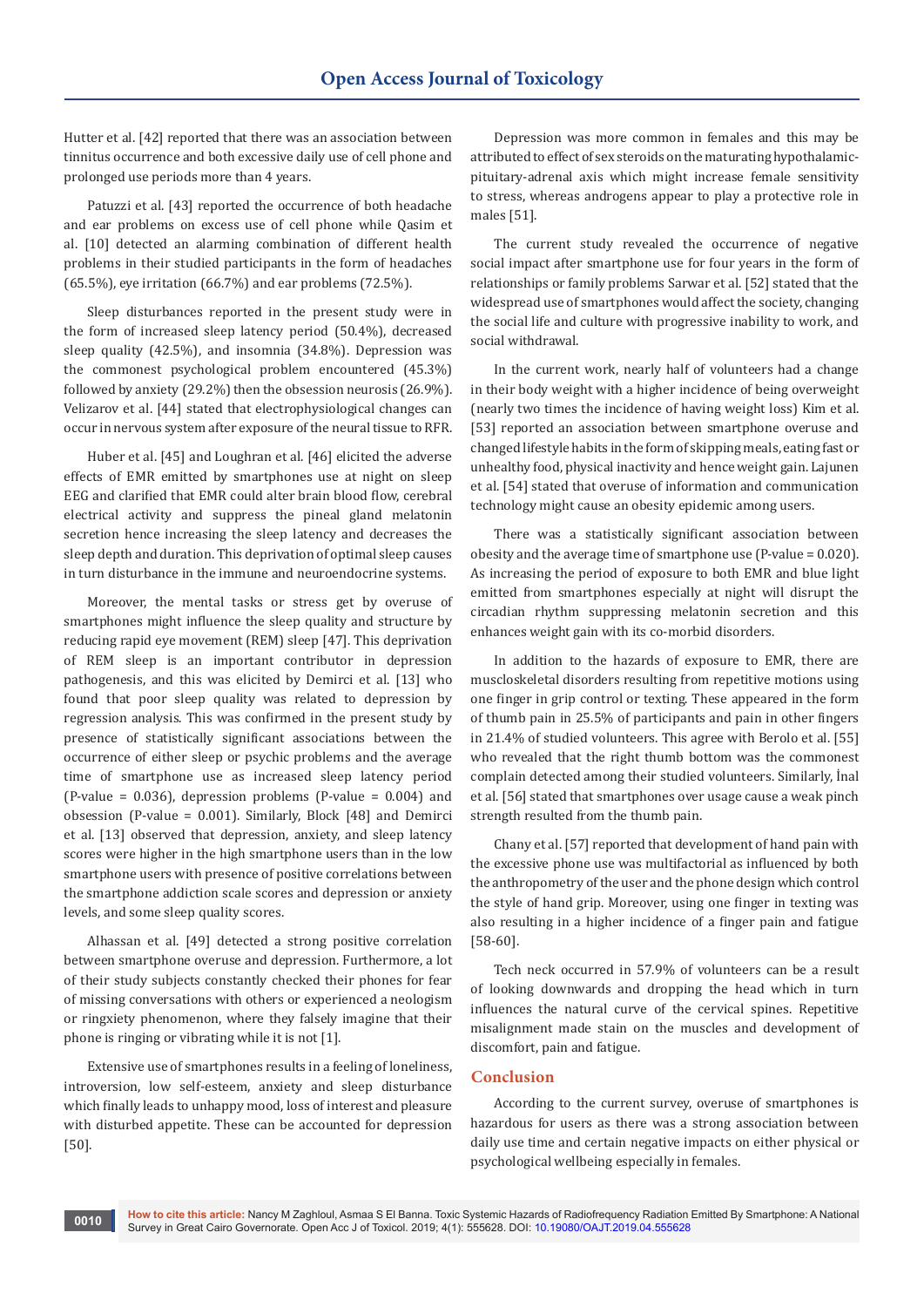### **Recommendations**

It is important to spread awareness among people. Every nation should set safety guidelines for protection against RF-EMR as displaying of radiation level in the pamphlet of mobile phone by the manufacturer, discouraging young people from prolonged use of their mobile phones. Base station should be away from inhabited areas, hospitals and schools.

Precautions to minimize hazards, which may help alleviate health problems:

a. Avoid extended calls by wireless phone and if necessary, placing more distance between the body and the mobile phone.

b. Avoid late night smartphone use for better sleep quality and to avoid blue light.

c. Use the speaker or headset and put the wireless phone away from user's body.

d. Deactivate all non-essential apps, which cause periodic radiation exposure.

e. During sleep, keep smartphones in "airplane mode" or deactivate mobile data, Wi-Fi and Bluetooth and disconnect the power supply to Wi-Fi routers.

f. While sleeping, Avoid magnetic sources in the bed room or in adjacent room as magnetic fields can pass through walls.

g. Select the mobile phone with lower specific absorption rate (SAR) values printed on their batteries or searching for it in their websites.

h. Avoid use the mobile if has a weak signal or when moving at high speed (for each bar lost in the signal strength the smartphone will raise its power by 1000% to endure the connection).

i. Regular assessment for early detection of biological hazards and their progression.

j. Limit the exposure to artificial "blue light" in the evening and if necessary, antioxidants supplementation especially melatonin and blue light screen filters may be helpful by Wearing blue blocker glasses at night.

Using anti-radiation shielding technology that can block over 99% of RF radiation.

#### **References**

- 1. [Kapdi M, Hoskote SS, Joshi SR \(2008\) Health Hazards of Mobile Phones:](https://www.ncbi.nlm.nih.gov/pubmed/19263689)  [An Indian Perspective. J Assoc Physicians India 56: 893-897.](https://www.ncbi.nlm.nih.gov/pubmed/19263689)
- 2. [ICNIRP \(1998\) Guidelines for limiting exposure to time-varying](https://www.ncbi.nlm.nih.gov/pubmed/9525427)  [electric, magnetic, and electromagnetic fields \(up to 300 GHz\).](https://www.ncbi.nlm.nih.gov/pubmed/9525427)  [International commission on non-ionizing radiation protection. Health](https://www.ncbi.nlm.nih.gov/pubmed/9525427)  [Phys 74\(4\): 494-522.](https://www.ncbi.nlm.nih.gov/pubmed/9525427)
- 3. [Chen B, Liu F, Ding S, Ying X, Wang L, et al. \(2017\) Gender differences in](https://www.ncbi.nlm.nih.gov/pubmed/29017482)  [factors associated with smartphone addiction: a cross-sectional study](https://www.ncbi.nlm.nih.gov/pubmed/29017482)  [among medical college students. BMC Psychiatry 17\(1\): 341.](https://www.ncbi.nlm.nih.gov/pubmed/29017482)
- 4. [Belyaev I, Dean A, Eger H, Hubmann G, Jandrisovits R, et al. \(2016\)](https://www.ncbi.nlm.nih.gov/pubmed/27454111)  [EUROPAEM EMF Guideline 2016 for the prevention, diagnosis and](https://www.ncbi.nlm.nih.gov/pubmed/27454111)  [treatment of EMF-related health problems and illnesses. Rev Environ](https://www.ncbi.nlm.nih.gov/pubmed/27454111)  [Health 31\(3\): 363-397.](https://www.ncbi.nlm.nih.gov/pubmed/27454111)
- 5. [Fish RM, Geddes LA \(2009\) Conduction of electrical current to and](https://www.ncbi.nlm.nih.gov/pubmed/19907637)  [through the human body: a review. Eplasty 9: e44.](https://www.ncbi.nlm.nih.gov/pubmed/19907637)
- 6. [Augner C, Hacker G \(2011\) Associations between problematic mobile](https://www.ncbi.nlm.nih.gov/pubmed/21290162)  [phone use and psychological parameters in young adults. Int J Public](https://www.ncbi.nlm.nih.gov/pubmed/21290162)  [Health 57\(2\): 437-441.](https://www.ncbi.nlm.nih.gov/pubmed/21290162)
- 7. [Kwon M, Kim DJ, Cho H, Yang S \(2013\) The smartphone addiction scale:](https://www.ncbi.nlm.nih.gov/pubmed/24391787/)  [development and validation of a short version for adolescents. PLoS](https://www.ncbi.nlm.nih.gov/pubmed/24391787/)  [One 8\(12\): e83558.](https://www.ncbi.nlm.nih.gov/pubmed/24391787/)
- 8. Kaplan S, Deniz OG, Önger ME, Tü[rkmen AP, Yurt KK, et al. \(2016\)](https://www.sciencedirect.com/science/article/pii/S0891061815000952)  [Electromagnetic field and brain development. J Chem Neuroanat, 75:](https://www.sciencedirect.com/science/article/pii/S0891061815000952)  [52-61.](https://www.sciencedirect.com/science/article/pii/S0891061815000952)
- 9. [Beck KH, Yan F, Wang MQ \(2007\) Cell phone users, reported crash risk,](https://www.ncbi.nlm.nih.gov/pubmed/18054600)  [unsafe driving behaviors and dispositions: a survey of motorists in](https://www.ncbi.nlm.nih.gov/pubmed/18054600)  [Maryland. J Safety Res 38\(6\): 683-688.](https://www.ncbi.nlm.nih.gov/pubmed/18054600)
- 10. Qasim T, Obeida Mt, Al-Sharairi S (2017) The Effect of Smartphones on Human Health Relative to User's Addiction: A Study on a Wide Range of Audiences in Jordan. International Journal of Medical and Health Sciences 11(5): 300-303.
- 11. [Kucer N, Pamukcu T \(2013\) Self-reported symptoms associated](https://www.ncbi.nlm.nih.gov/pubmed/23730819)  [with exposure to electromagnetic fields: a questionnaire study.](https://www.ncbi.nlm.nih.gov/pubmed/23730819)  [Electromagnet Biol Med 33\(1\): 15-17.](https://www.ncbi.nlm.nih.gov/pubmed/23730819)
- 12. Tavakolizadeh J, Atarodi A, Ahmadpour S, Pourgheisar A (2014) The prevalence of excessive mobile phone use and its relation with mental health status and demographic factors among the students of Gonabad University of Medical Sciences in 2011-2012. Razavi Int J Med 2(1):59- 72.
- 13. Demirci K, Akgönü[l M, Akpinar A \(2015\) Relationship of smartphone](https://www.ncbi.nlm.nih.gov/pubmed/26132913)  [use severity with sleep quality, depression, and anxiety in university](https://www.ncbi.nlm.nih.gov/pubmed/26132913)  [students. J Behav Addict 4\(2\): 85-92.](https://www.ncbi.nlm.nih.gov/pubmed/26132913)
- 14. De-Sola Gutiérrez J, Rodrí[guez De Fonseca F, Rubio G \(2016\) Cell-phone](https://www.ncbi.nlm.nih.gov/pubmed/27822187/)  [addiction: a review. Front Psychiatry 7:175.](https://www.ncbi.nlm.nih.gov/pubmed/27822187/)
- 15. Barnes F, Greenebaum B (2016) Some effects of weak magnetic fields on biological systems. RF fields can change radical concentrations and cancer cell growth rates. IEEE Power Electronics Magazine 3: 60-68.
- 16. [Dutta S, Ghosh B, Blackman C \(1989\) Radiofrequency radiation induced](https://www.ncbi.nlm.nih.gov/pubmed/2540756)  [calcium efflux enhancement from human and other neuroblastoma](https://www.ncbi.nlm.nih.gov/pubmed/2540756)  [cell in culture. Bioelectromagnetics 10\(2\): 197-202.](https://www.ncbi.nlm.nih.gov/pubmed/2540756)
- 17. [Narayanan SN, Kumar RS, Potu BK, Nayak S, Bhat PG, et al. \(2010\)](https://www.ncbi.nlm.nih.gov/pubmed/20095879)  [Effect of radio-frequency electromagnetic radiations \(RF-EMR\) on](https://www.ncbi.nlm.nih.gov/pubmed/20095879)  [passive avoidance behaviour and hippocampal morphology in Wistar](https://www.ncbi.nlm.nih.gov/pubmed/20095879)  [rats. Ups J Med Sci 115\(2\): 91-96.](https://www.ncbi.nlm.nih.gov/pubmed/20095879)
- 18. [Medeirosa LN, Sanchez TG \(2016\) Tinnitus and cell phones: the role](https://www.ncbi.nlm.nih.gov/pubmed/26602000)  [of electromagnetic radiofrequency radiation. Braz J Otorhinolaryngol](https://www.ncbi.nlm.nih.gov/pubmed/26602000)  [82\(1\): 97-104.](https://www.ncbi.nlm.nih.gov/pubmed/26602000)
- 19. [World Health Organization \(2005\) Electromagnetic fields and public](https://www.who.int/peh-emf/publications/factsheets/en/)  [health Electromagnetic Hypersensitivity. Fact Sheet No. 296.](https://www.who.int/peh-emf/publications/factsheets/en/)
- 20. [Seitz H, Stinner D, Eikmann T, Herr C, Roosli M \(2005\) Electromagnetic](https://www.ncbi.nlm.nih.gov/pubmed/15975631)  [hypersensitivity \(EHS\) and subjective health complaints associated](https://www.ncbi.nlm.nih.gov/pubmed/15975631)  [with electromagnetic fields of mobile phone communication-a](https://www.ncbi.nlm.nih.gov/pubmed/15975631)  [literature review published between 2000 and 2004. Science of the](https://www.ncbi.nlm.nih.gov/pubmed/15975631)  [total environment 349\(1-3\): 45-55.](https://www.ncbi.nlm.nih.gov/pubmed/15975631)
- 21. [Abdel-Rassoul G, El-Fateh OA, Salem MA, Michael A, Farahat F, et al.](https://www.ncbi.nlm.nih.gov/pubmed/16962663)  [\(2007\) Neurobehavioral effects among inhabitants around mobile](https://www.ncbi.nlm.nih.gov/pubmed/16962663)  [phone base station effects among inhabitants around mobile phone](https://www.ncbi.nlm.nih.gov/pubmed/16962663)  [base stations. Neurotoxicology 28\(2\): 434-440.](https://www.ncbi.nlm.nih.gov/pubmed/16962663)

**How to cite this article:** Nancy M Zaghloul, Asmaa S El Banna. Toxic Systemic Hazards of Radiofrequency Radiation Emitted By Smartphone: A National **OO11 INCOVER CAIRS ATTICIT**: Naticy M Zagmoul, Asmala S El Banna. Toxic Systemic Hazards of Radionequency Radiation<br>Survey in Great Cairo Governorate. Open Acc J of Toxicol. 2019; 4(1): 555628. DOI: 10.19080/OAJT.2019.0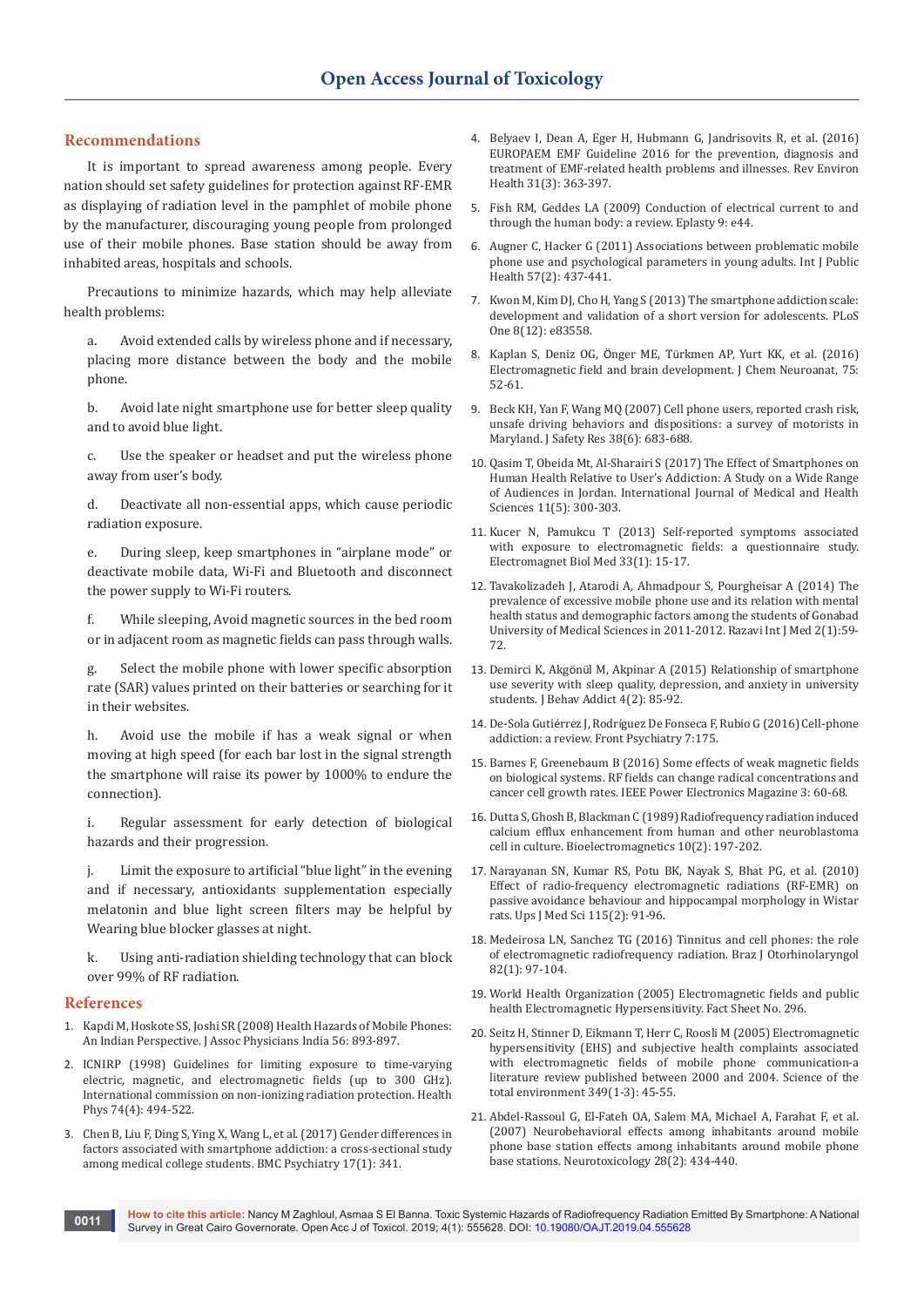- 22. [Stalin P, Abraham SB, Kanimozhy K, Vishnu Prasad R, Singh Z, et al.](https://www.ncbi.nlm.nih.gov/pubmed/26894095)  [\(2016\) Mobile phone usage, and its health effects among adults in a](https://www.ncbi.nlm.nih.gov/pubmed/26894095)  [semi-urban area of Southern India. Journal of clinical and diagnostic](https://www.ncbi.nlm.nih.gov/pubmed/26894095)  [research 10\(1\): 14-16.](https://www.ncbi.nlm.nih.gov/pubmed/26894095)
- 23. [Al-Khlaiwi T, Meo SA \(2004\) Association of mobile phone radiation](https://www.ncbi.nlm.nih.gov/pubmed/15195201)  [with fatigue, headache, dizziness, tension and sleep disturbance in](https://www.ncbi.nlm.nih.gov/pubmed/15195201)  [Saudi population. Saudi Med J 25\(6\): 732-736.](https://www.ncbi.nlm.nih.gov/pubmed/15195201)
- 24. [Maier M \(2002\) The health hazards of mobile phones. BMJ 320\(7245\):](https://www.ncbi.nlm.nih.gov/pubmed/10807602/)  [1288-1289.](https://www.ncbi.nlm.nih.gov/pubmed/10807602/)
- 25. [Hermann DA, Hossmann KA \(1997\) Neurological effects of microwave](https://www.ncbi.nlm.nih.gov/pubmed/9395121)  exposure related to mobile communication. J Neurolog Sci 152(1): [1-14.](https://www.ncbi.nlm.nih.gov/pubmed/9395121)
- 26. [Soderqvist F, Carlberg M, Hardell L \(2008\) Use of wireless telephones](https://www.ncbi.nlm.nih.gov/pubmed/18495003)  [and self-reported health symptoms: a population-based study among](https://www.ncbi.nlm.nih.gov/pubmed/18495003)  [Swedish adolescents aged 15-19 years. Environ Health 7: 18.](https://www.ncbi.nlm.nih.gov/pubmed/18495003)
- 27. Thomée S, Hä[renstam A, Hagberg M \(2011\) Mobile phone use and](https://www.ncbi.nlm.nih.gov/pubmed/21281471)  [stress, sleep disturbances, and symptoms of depression among young](https://www.ncbi.nlm.nih.gov/pubmed/21281471)  [adults - a prospective cohort study. BMC Public Health 11: 66.](https://www.ncbi.nlm.nih.gov/pubmed/21281471)
- 28. Salama OE, Abou EL, Naga RM (2004) Cellular phones: are they harmful? J Egypt Publ Health Assoc 79: 197-223.
- 29. [Szyjkowska A, Bortkiewicz A, Szymczak W, Makowiec-Dabrowska](https://www.ncbi.nlm.nih.gov/pubmed/16379318)  [T \(2005\) Subjective symptoms related to mobile phone use - a pilot](https://www.ncbi.nlm.nih.gov/pubmed/16379318)  [study. Pol Merkur Lekarski 19\(112\): 529-531.](https://www.ncbi.nlm.nih.gov/pubmed/16379318)
- 30. [Cinel C, Russo R, Boldini A, Fox E \(2008\) Exposure to mobile phone](https://www.ncbi.nlm.nih.gov/pubmed/18378872)  [electromagnetic fields and subjective symptoms: a double blind study.](https://www.ncbi.nlm.nih.gov/pubmed/18378872)  [Psychosom Med 70\(3\): 345-348.](https://www.ncbi.nlm.nih.gov/pubmed/18378872)
- 31. Suresh S, Sabanayagam C, Kalidindi S, Shankar A (2011) Mobile-phone use and self-reported hypertension: National Health Interview Survey 2008. International Journal of Hypertension 1-7.
- 32. [George DF, Bilek MM, McKenzie DR \(2008\) Non-Thermal effects in](https://www.ncbi.nlm.nih.gov/pubmed/18240290)  [the microwave induced unfolding of proteins observed by chaperone](https://www.ncbi.nlm.nih.gov/pubmed/18240290)  [binding. Bioelectromagnetics 29\(4\): 324-330.](https://www.ncbi.nlm.nih.gov/pubmed/18240290)
- 33. [Bormusov E, Usha PA, Sharon N, Sch](https://www.ncbi.nlm.nih.gov/pubmed/19517034/)ächter L, Lahav A, et al. (2008) [Non-Thermal Electromagnetic Radiation Damage to Lens Epithelium.](https://www.ncbi.nlm.nih.gov/pubmed/19517034/)  [Open Ophthalmol J 2: 102-106.](https://www.ncbi.nlm.nih.gov/pubmed/19517034/)
- 34. [Van der Lely S, Frey S, Garbazza C, Wirz-Justice A, Jenni OG, et al.](https://www.ncbi.nlm.nih.gov/pubmed/25287985)  [\(2015\) Blue blocker glasses as a countermeasure for alerting effects](https://www.ncbi.nlm.nih.gov/pubmed/25287985)  [of evening light-emitting diode screen exposure in male teenagers. J](https://www.ncbi.nlm.nih.gov/pubmed/25287985)  [Adolesc Health 56\(1\): 113-119.](https://www.ncbi.nlm.nih.gov/pubmed/25287985)
- 35. [Narimatsu T, Negishi K, Miyake S, Hirasawa M, Osada H, et al. \(2015\)](https://www.ncbi.nlm.nih.gov/pubmed/25576667)  [Blue light-induced inflammatory marker expression in the retinal](https://www.ncbi.nlm.nih.gov/pubmed/25576667)  [pigment epithelium-choroid of mice and the protective effect of a](https://www.ncbi.nlm.nih.gov/pubmed/25576667)  [yellow intraocular lens material](https://www.ncbi.nlm.nih.gov/pubmed/25576667) *in vivo*. Exp Eye Res 132: 48-51.
- 36. [Meo SA, Al-Drees AM \(2005\) Mobile phone related-hazards and](https://www.ncbi.nlm.nih.gov/pubmed/16052891)  [subjective hearing and vision symptoms in the Saudi population. Int J](https://www.ncbi.nlm.nih.gov/pubmed/16052891)  [Occup Med Environ Health 18\(1\): 53-57.](https://www.ncbi.nlm.nih.gov/pubmed/16052891)
- 37. [Nair PG, Shaji D, Chandrahasan H, Unnikrishnan H \(2016\) Effect of](http://article.sapub.org/10.5923.j.otolaryn.20160502.01.html)  [Mobile Phone Use on Auditory Function. Research in Otolaryngology](http://article.sapub.org/10.5923.j.otolaryn.20160502.01.html)  [5\(2\): 21-27.](http://article.sapub.org/10.5923.j.otolaryn.20160502.01.html)
- 38. [Al-Abduljawad KA \(2007\) Effects of the mobile phones on the hearing](http://www.bahrainmedicalbulletin.com/june_2008/Effect_mobile.pdf)  [function of the users. Bahrain Medical Bulletin 30\(2\): 1-5.](http://www.bahrainmedicalbulletin.com/june_2008/Effect_mobile.pdf)
- 39. [Jadia S, Qureshi S, Jain L, Shringirishi M \(2018\) Adverse Effect of Mobile](https://link.springer.com/article/10.1007%2Fs12070-018-1247-1)  [Phone on Hearing in Healthy Individuals: A Clinical Study. Indian J](https://link.springer.com/article/10.1007%2Fs12070-018-1247-1)  [Otolaryngol Head Neck Surg.](https://link.springer.com/article/10.1007%2Fs12070-018-1247-1)
- 40. [Panda NK, Modi R, Munjal S, Virk RS \(2011\) Auditory changes in](https://www.ncbi.nlm.nih.gov/pubmed/21493239)  [mobile users: Is evidence forthcoming. Otolaryngol Head Neck Surg](https://www.ncbi.nlm.nih.gov/pubmed/21493239)  [144\(4\): 581-585.](https://www.ncbi.nlm.nih.gov/pubmed/21493239)
- 41. [Youssef M, Mansour T, Abdelsalam HA \(2016\) The relationship](http://www.alliedacademies.org/articles/the-relationship-between-mobile-phone-use-and-ear-problems-among-medical-students.html)  [between mobile phone use and ear Problems among medical students.](http://www.alliedacademies.org/articles/the-relationship-between-mobile-phone-use-and-ear-problems-among-medical-students.html)  [Biomedical Research 27\(4\): 1251-1254.](http://www.alliedacademies.org/articles/the-relationship-between-mobile-phone-use-and-ear-problems-among-medical-students.html)
- 42. [Hutter HP, Moshammer H, Wallner P, Cartellieri M, Denk-Linnert DM, et](https://www.ncbi.nlm.nih.gov/pubmed/20573849)  [al. \(2010\) Tinnitus and mobile phone use. Occup Environ Med 67\(12\):](https://www.ncbi.nlm.nih.gov/pubmed/20573849)  [804-808.](https://www.ncbi.nlm.nih.gov/pubmed/20573849)
- 43. Patuzzi R, Milhinch J, Doyle J (2000) Acute aural trauma in users of telephone headsets and handsets. Neuro-Otological Society of Australia Annual Conference, Melbourne, Australia.
- 44. [Velizarov S, Rashmark P, Kwee S \(1999\) The effects of radiofrequency](https://www.ncbi.nlm.nih.gov/pubmed/10228585)  [fields on cell proliferation are non-thermal. Bioelectrochem Bioenergy](https://www.ncbi.nlm.nih.gov/pubmed/10228585)  [48\(1\): 177-180.](https://www.ncbi.nlm.nih.gov/pubmed/10228585)
- 45. [Huber R, Treyer V, Borbely AA, Schuderer J, Gottselig JM, et al. \(2002\).](https://www.ncbi.nlm.nih.gov/pubmed/12464096)  [Electromagnetic fields, such as those from mobile phones, alter](https://www.ncbi.nlm.nih.gov/pubmed/12464096)  [regional cerebral blood flow and sleep and waking EEG. J Sleep Res](https://www.ncbi.nlm.nih.gov/pubmed/12464096)  [11\(4\): 289-295.](https://www.ncbi.nlm.nih.gov/pubmed/12464096)
- 46. [Loughran SP, Wood AW, Barton JM, Croft RJ, Thompson B, et al. \(2005\)](https://www.ncbi.nlm.nih.gov/pubmed/16272890)  [The effect of electromagnetic fields emitted by mobile phones on](https://www.ncbi.nlm.nih.gov/pubmed/16272890)  [human sleep. Neuroreport 16\(17\): 1973-1976.](https://www.ncbi.nlm.nih.gov/pubmed/16272890)
- 47. [Higuchi S, Motohashi Y, Liu Y, Maeda A \(2005\) Effects of playing a](https://www.ncbi.nlm.nih.gov/pubmed/16120101)  [computer game using a bright display on presleep physiological](https://www.ncbi.nlm.nih.gov/pubmed/16120101)  [variables sleep latency, slow wave sleep and REM sleep. J Sleep Res](https://www.ncbi.nlm.nih.gov/pubmed/16120101)  [14\(3\): 267-273.](https://www.ncbi.nlm.nih.gov/pubmed/16120101)
- 48. Block JJ (2008) Issues for DSM-V: internet addiction. Am J Psychiatry [165\(3\): 306-307.](https://www.ncbi.nlm.nih.gov/pubmed/18316427)
- 49. [Alhassan AA, Alqadhib EM, Taha NW, Raneem A, Alahmari RA, et al.](https://www.ncbi.nlm.nih.gov/pubmed/29801442)  [\(2018\) The relationship between addiction to smartphone usage and](https://www.ncbi.nlm.nih.gov/pubmed/29801442)  [depression among adults: a cross sectional study. BMC Psychiatry](https://www.ncbi.nlm.nih.gov/pubmed/29801442)  [18\(1\): 148.](https://www.ncbi.nlm.nih.gov/pubmed/29801442)
- 50. [Gao Y, Li A, Zhu T, Liu X \(2016\) How smartphone usage correlates with](https://www.ncbi.nlm.nih.gov/pubmed/27478700)  [social anxiety and loneliness. Peer j 4: 2197.](https://www.ncbi.nlm.nih.gov/pubmed/27478700)
- 51. [Naninck EF, Lucassen PJ, Bakker J \(2011\) Sex differences in](https://www.ncbi.nlm.nih.gov/pubmed/21418338)  [adolescent depression: do sex hormones determine vulnerability? J](https://www.ncbi.nlm.nih.gov/pubmed/21418338)  [Neuroendocrinol 23\(5\): 383-392.](https://www.ncbi.nlm.nih.gov/pubmed/21418338)
- 52. [Sarwar M, Soomro TR \(2013\) Impact of Smartphones on Society.](https://pdfs.semanticscholar.org/2c28/0b6a690442a97a571e09b2404e2d21720db4.pdf)  [European Journal of Scientific Research 98\(2\): 216-226.](https://pdfs.semanticscholar.org/2c28/0b6a690442a97a571e09b2404e2d21720db4.pdf)
- 53. [Kim Y, Lee N, Lim Y \(2017\) Gender differences in the association of](https://www.ncbi.nlm.nih.gov/pubmed/28359381)  [smartphone addiction with food group consumption among Korean](https://www.ncbi.nlm.nih.gov/pubmed/28359381)  [adolescents. Public Health 145: 132-135.](https://www.ncbi.nlm.nih.gov/pubmed/28359381)
- 54. [Lajunen HR, Keski-Rahkonen A, Pulkkinen L, Rose RJ, Rissanen A, et al.](https://www.ncbi.nlm.nih.gov/pubmed/17324280)  [\(2007\) Are computer and cell phone use associated with body mass](https://www.ncbi.nlm.nih.gov/pubmed/17324280)  [index and overweight? A population study among twin adolescents.](https://www.ncbi.nlm.nih.gov/pubmed/17324280)  [BMC Public Health 7: 24.](https://www.ncbi.nlm.nih.gov/pubmed/17324280)
- 55. [Berolo S, Wells R, Amick B \(2011\) Musculoskeletal symptoms among](https://www.ncbi.nlm.nih.gov/pubmed/20833387)  [mobile hand-held device users and their relationship to device use:](https://www.ncbi.nlm.nih.gov/pubmed/20833387)  [A preliminary study in a Canadian university population. Appl Ergon](https://www.ncbi.nlm.nih.gov/pubmed/20833387)  [42\(2\): 371-378.](https://www.ncbi.nlm.nih.gov/pubmed/20833387)
- 56. İnal EE, Çetİntürk A, Akgönül M, Savaş [S \(2015\) Effects of smartphone](https://www.ncbi.nlm.nih.gov/pubmed/25914119)  [overuse on hand function, pinch strength, and the median nerve.](https://www.ncbi.nlm.nih.gov/pubmed/25914119)  [Muscle Nerve 52\(2\): 183-188.](https://www.ncbi.nlm.nih.gov/pubmed/25914119)
- 57. [Chany AM, Marras WS, Burr DL \(2007\) The effect of phone design](https://www.ncbi.nlm.nih.gov/pubmed/17702212)  [on upper extremity discomfort and muscle fatigue. Human Factors J](https://www.ncbi.nlm.nih.gov/pubmed/17702212)  [49\(4\): 602-618.](https://www.ncbi.nlm.nih.gov/pubmed/17702212)
- 58. [Sharan D, Mohandoss M, Ranganathan R, Jose J \(2014\) Musculoskeletal](https://www.ncbi.nlm.nih.gov/pubmed/25852936/)  [disorders of the upper extremities due to extensive usage of hand held](https://www.ncbi.nlm.nih.gov/pubmed/25852936/)  [devices. Ann Occup Environ Med 26: 22.](https://www.ncbi.nlm.nih.gov/pubmed/25852936/)
- 59. [IARC Working Group on the Evaluation of Carcinogenic Risks to](https://monographs.iarc.fr/wp-content/uploads/2018/06/mono102.pdf)  [Humans \(2013\) Non-Ionizing Radiation, Part 2: Radiofrequency](https://monographs.iarc.fr/wp-content/uploads/2018/06/mono102.pdf)

**How to cite this article:** Nancy M Zaghloul, Asmaa S El Banna. Toxic Systemic Hazards of Radiofrequency Radiation Emitted By Smartphone: A National **OO12 INCOVER CAIRS ATTICIS:** Naticy M Zagmoul, Asmala S El Banna. Toxic Systemic Hazards of Radionequency Radiation<br>Survey in Great Cairo Governorate. Open Acc J of Toxicol. 2019; 4(1): 555628. DOI: 10.19080/OAJT.2019.0